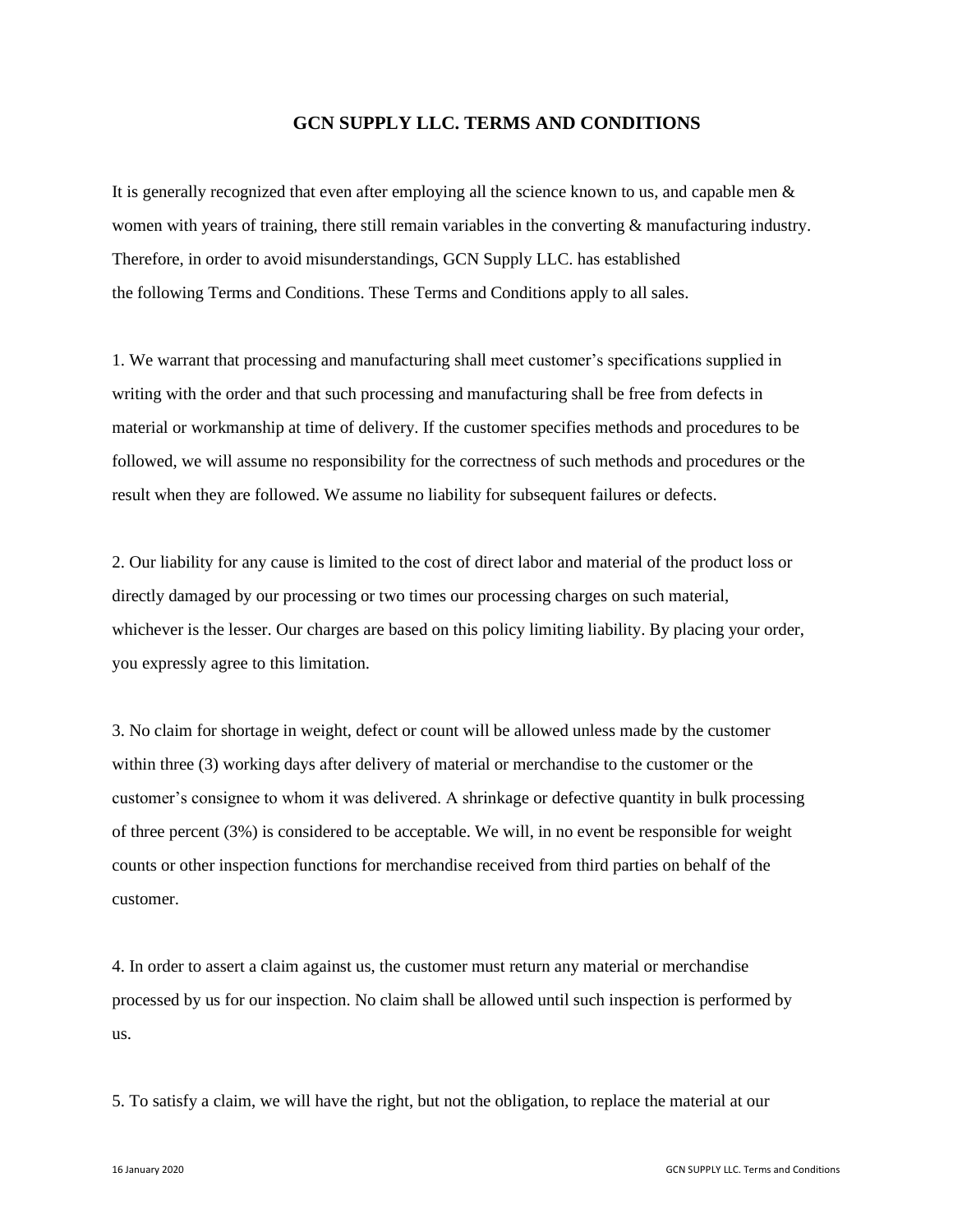cost. Any material or merchandise found, upon our inspection, to be improperly processed by us may be replaced without charge provided:

a) Notice of defect is given verbally within three (3) working days and in writing within ten (10) working days from the date of delivery;

b) Materials or merchandise returned has not been altered structurally since processed by us. Processing or assembly of any such rejects by you or any other party shall constitute a waiver of any liability on our part.

6. We assume no liability for any loss or damage to merchandise or material while in transit to or from our facility, whether in trucks or vehicles owned by us, the customer, or any third party person acting in our or the customer's behalf.

7. In the event that results of our replacement operations are unsatisfactory due to material imperfections, manufacturing and/or fabrication imperfections, and similar variables over which we have no control, the customer will be required to pay the contracted amount for the replacement operation performed.

8. We reserve the right, at our option, either to reject work or to make an extra charge for replacing any material below our agreed standard.

9. We assume no responsibility for defective parts or other or materials or merchandise previously supplied by others.

10. We shall not, under any circumstances, be considered as an insurer of customer's material or merchandise and shall not be liable, regardless of cause, for loss by fire, explosion, theft, pilferage, vandalism, casualty or acts of God while such material or merchandise is in our possession.

11. Quotations are open for acceptance thirty (30) days from issuance. After thirty (30) days, prices and terms are subject to change without notice unless otherwise specified.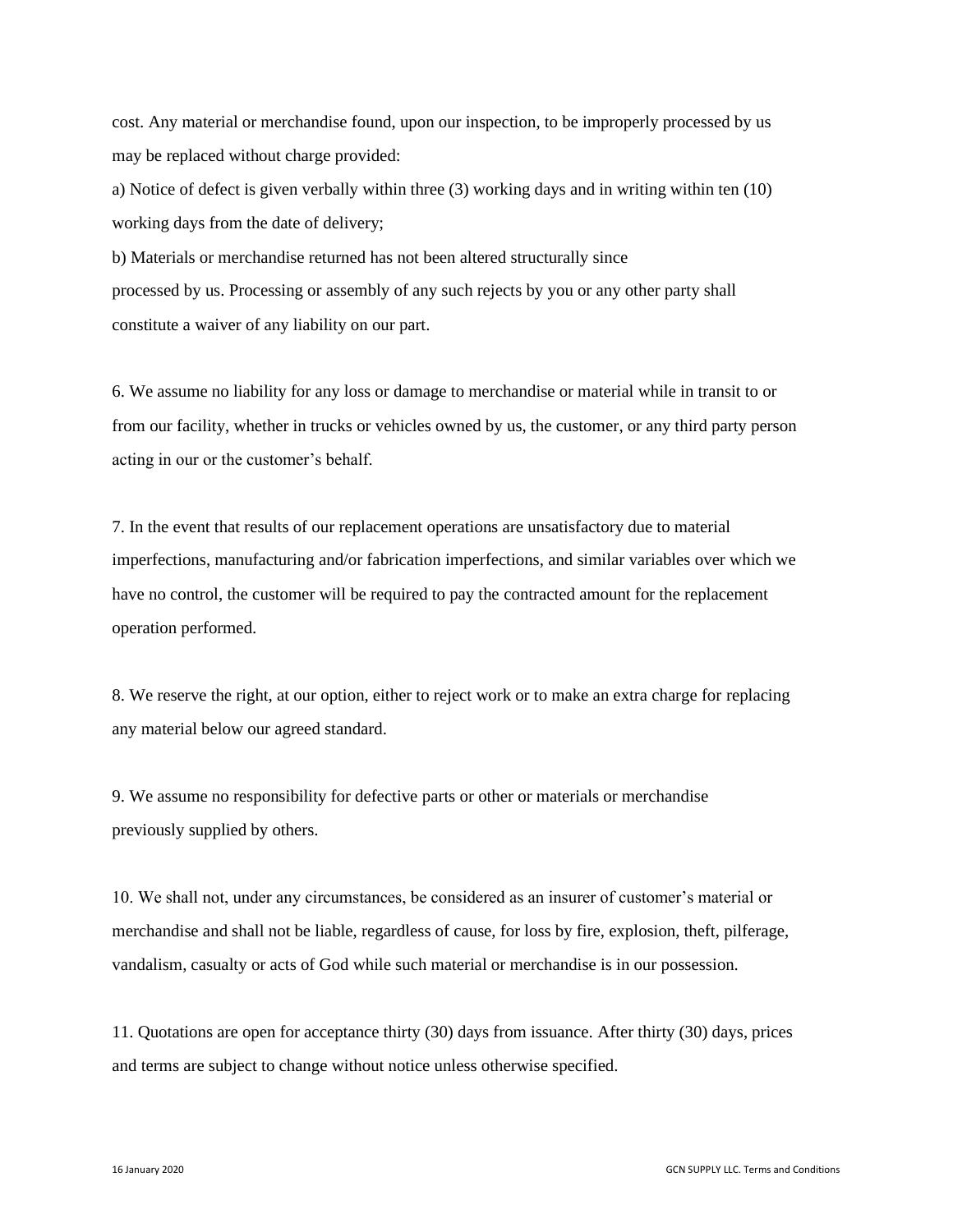12. All quotations, orders or agreements or modifications, thereof are contingent upon and subject to any and all occurrences beyond our control, including but not limited to strikes or boycotts (whether occurring at our facility, your facility, the facility of any supplier, either of the customer or of ourselves, or elsewhere) accidents, thefts, fires, war, shortage of materials or equipment, casualty or acts of God and we shall not be liable for failure to perform any agreement for such causes.

13. For special modifications to parts, our charges are not contingent upon success of the work or benefit derived therefrom by the customer.

14. Deliveries made by us within ten (10) days of the time specified shall be deemed in full compliance with our agreement. We reserve the right to make partial or installment deliveries, for which the customer shall pay at the contracted price. Defective delivery or non-delivery with respect to any installment or partial delivery under this contract shall be servable breach and shall not give the customer the right to treat the entire contract as breached.

15. Special tools, racks and fixtures required for the performance of the work herein described which have been designed and/or built by us shall be and remain our property whether or not the customer is charged with time and/or material in connection therewith.

16. In the event of customer's cancellation of order, the customer shall reimburse us for the work completed and work in process as well as for tooling and engineering expenses incurred in connection with such order as well as any lost profit.

17. All customers' materials and merchandise in our custody or control shall be subject to a general lien for all monies owing by the customer to us, whether or not due or payable.

18. During storage and transportation of customer's material or merchandise, customer's containers used for delivery to us shall be used for reshipment and any damage resulting from the use of such containers shall be at the customer's risk. Should the customer desire other packaging or containers, we will charge for material and handling and will provide such service upon receipt of a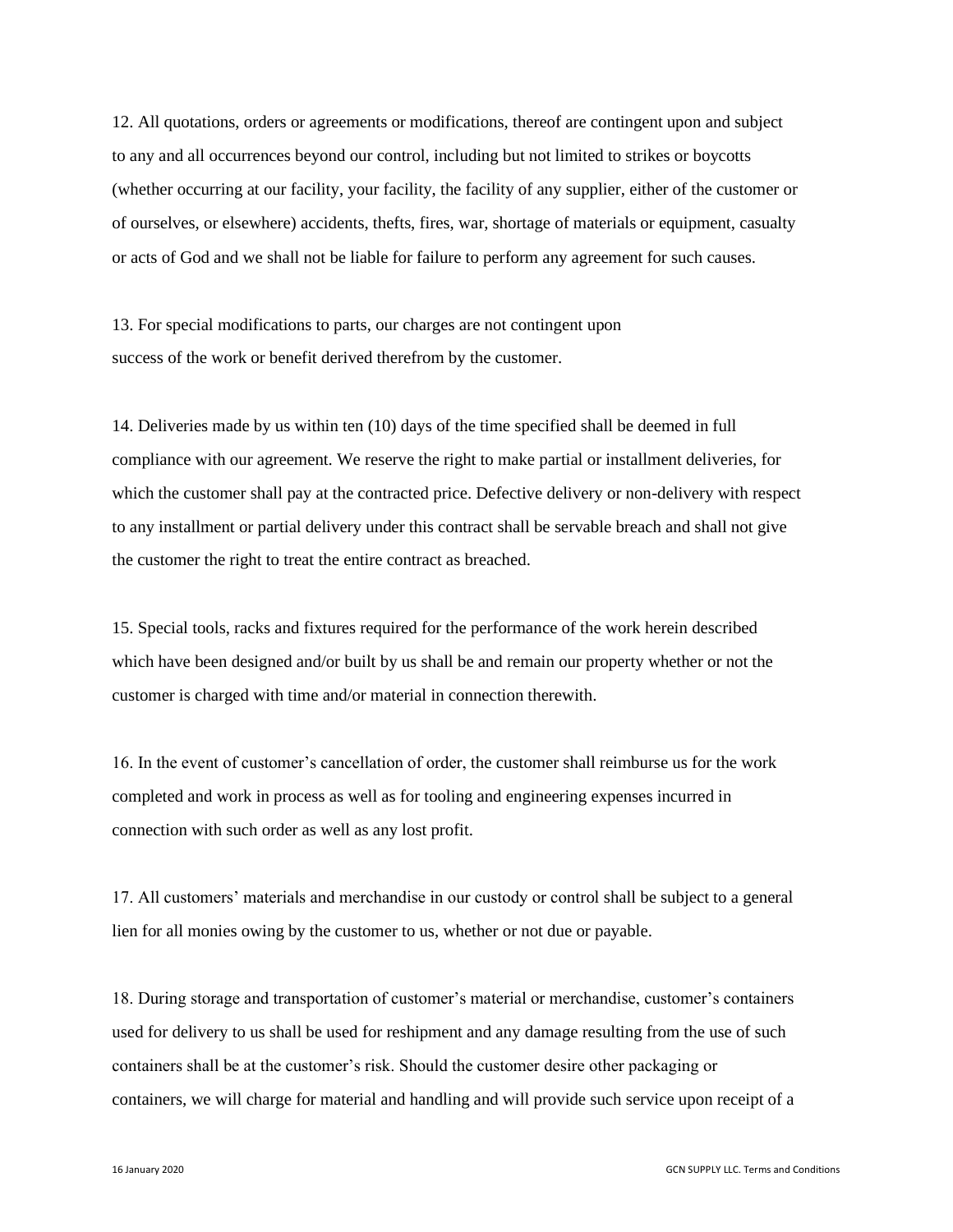written order. Additional charges may be incurred by the customer for repackaging goods to other specification.

19. The provisions of the Uniform Commercial Code shall govern, except as provided in these Terms and Conditions to the contrary and all interpretation of the terms of the transaction between the parties shall be governed by the laws of the State of California.

20. If any provision or part of this instrument shall be declared invalid by a court of competent jurisdiction, such invalidation shall not affect the valid provisions hereof.

21. Customer shall pay and discharge all costs, expenses and legal fees which shall be incurred and extended by us in enforcing the covenants and agreements of this contract, whether by the institution of litigation or in taking the advice of counsel, or otherwise.

22. We make no warranties or representations, expressed or implied, as to workmanship, performance, quality, durability, or fitness for purpose or merchantability for any of the articles we process. This disclaimer is for all liability including, but not limited to, liability for consequential, incidental and special damages. The only warranties applying to such articles are those which are written and are specifically provided by us. Seller makes no warranties concerning the manufacturer's warranties. THE WARRANTY EXPRESSED IN THIS PARAGRAPH 22 IS EXCLUSIVE AND IN LIEU OF ALL OTHER WARRANTIES, EXPRESSED OR IMPLIED, INCLUDING ANY WARRANTIES OF MERCHANTABILITY OR FITNESS FOR PARTICULAR PURPOSE.

23. The provision of this agreement may be altered or modified by separate written agreement and any liability we assume will be covered by a separate charge for such coverage.

24. The provisions hereof constitute the entire agreement between the parties. Any changes, alterations, waivers or modifications with respect either as to the job performed or the terms of sale, or any other matter set forth herein must be in writing and signed by a duly authorized